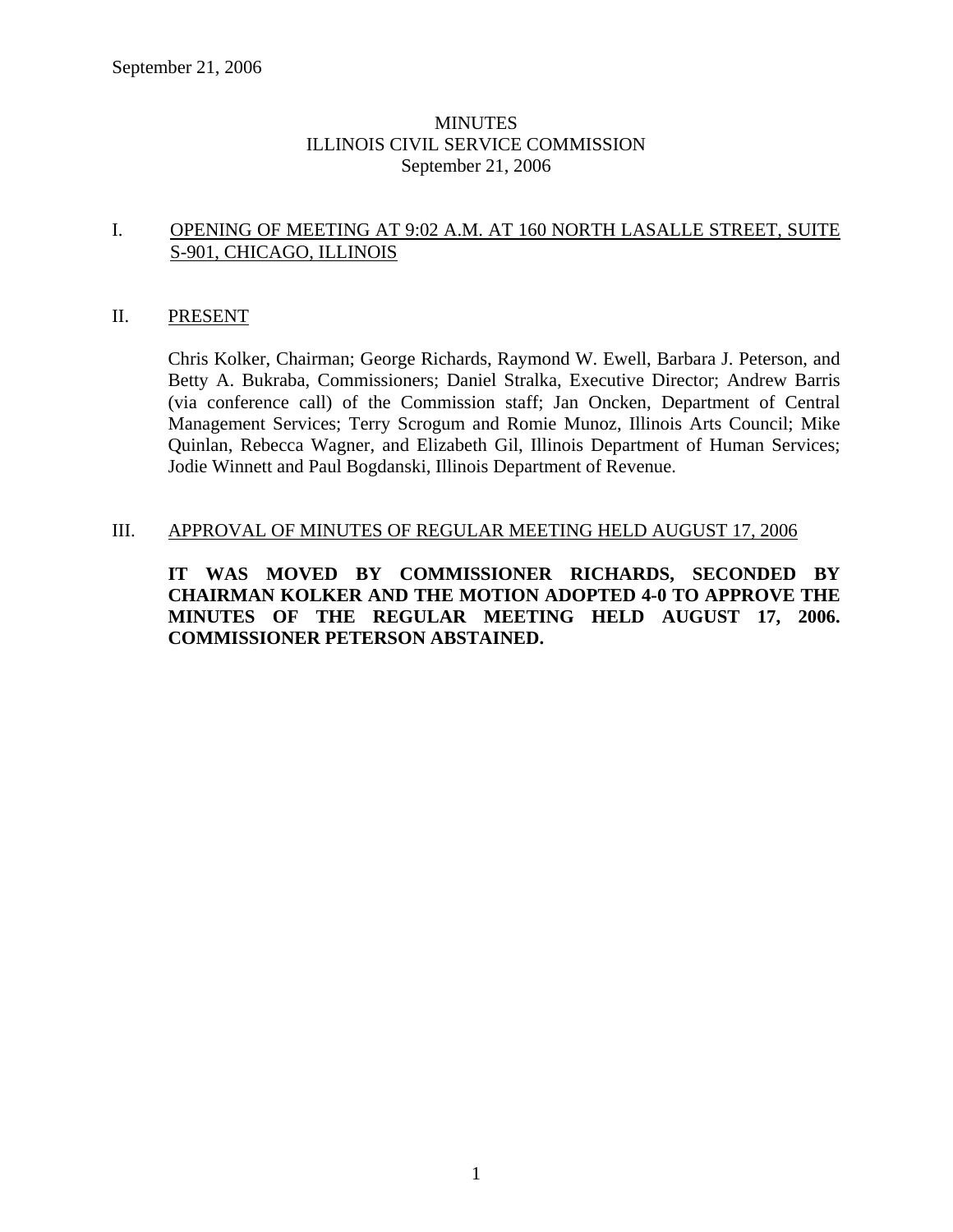# IV. EXEMPTIONS UNDER SECTION 4d(3) OF THE PERSONNEL CODE

# **A. Report on Exempt Positions**

| Agency                                   | Total<br>Employees | No. of Exempt<br>Positions |
|------------------------------------------|--------------------|----------------------------|
|                                          |                    |                            |
|                                          |                    |                            |
|                                          |                    |                            |
|                                          |                    |                            |
| Central Management Services  1,607  111  |                    |                            |
|                                          |                    |                            |
|                                          |                    |                            |
|                                          |                    |                            |
|                                          |                    |                            |
|                                          |                    |                            |
|                                          |                    |                            |
|                                          |                    |                            |
|                                          |                    |                            |
|                                          |                    |                            |
|                                          |                    |                            |
|                                          |                    |                            |
| Environmental Protect. Agency  1,077  17 |                    |                            |
|                                          |                    |                            |
|                                          |                    |                            |
|                                          |                    |                            |
|                                          |                    |                            |
|                                          |                    |                            |
|                                          |                    |                            |
|                                          |                    |                            |
|                                          |                    |                            |
|                                          |                    |                            |
|                                          |                    |                            |
|                                          |                    |                            |
|                                          |                    |                            |
|                                          |                    |                            |
|                                          |                    |                            |
|                                          |                    |                            |
|                                          |                    |                            |
|                                          |                    |                            |
|                                          |                    |                            |
|                                          |                    |                            |
|                                          |                    |                            |
|                                          |                    |                            |
|                                          |                    |                            |
|                                          |                    |                            |
|                                          |                    |                            |
|                                          |                    |                            |
|                                          |                    |                            |
|                                          |                    |                            |
|                                          |                    |                            |
|                                          |                    |                            |
|                                          |                    |                            |
|                                          |                    |                            |
|                                          |                    |                            |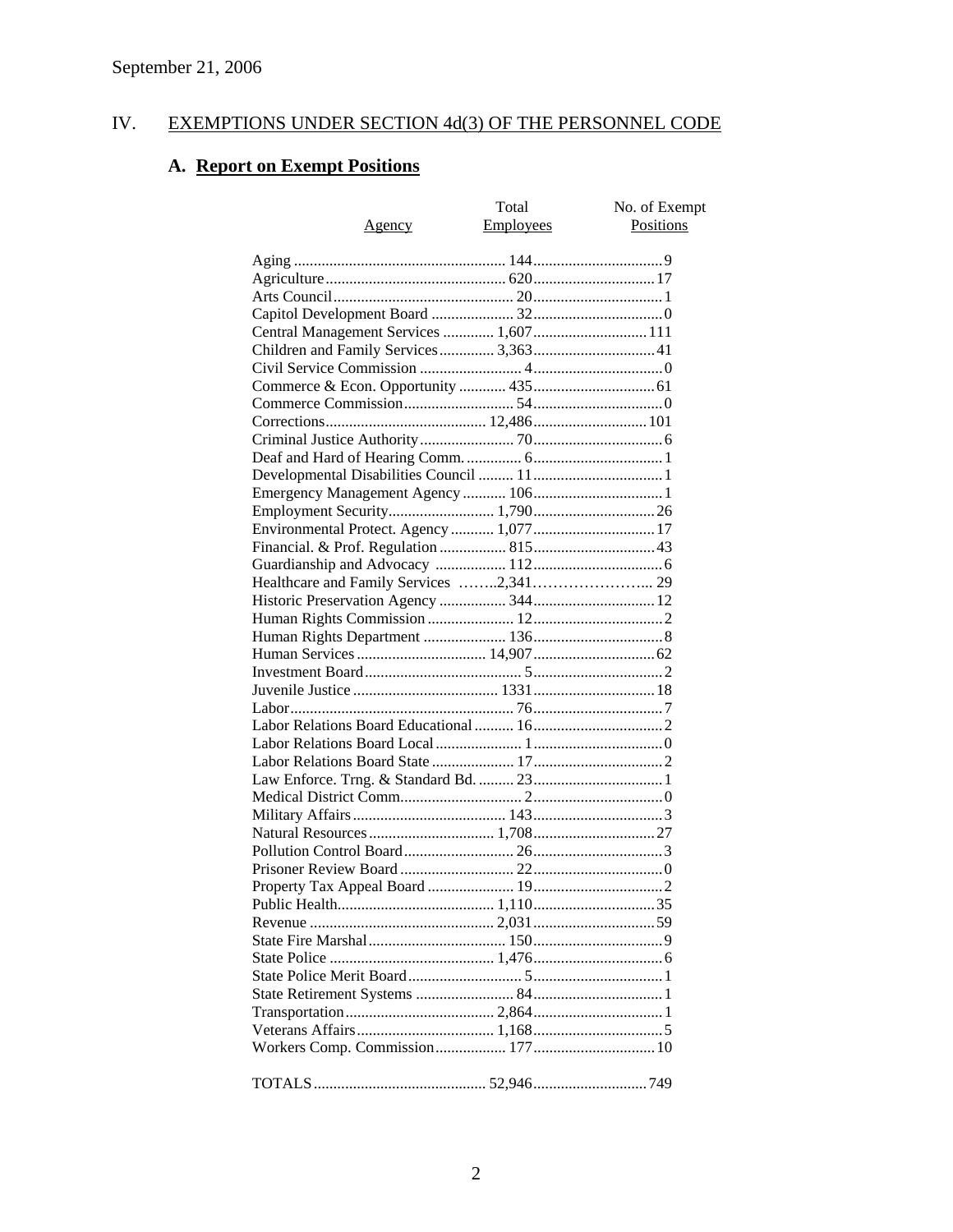### **B. Governing Rule - Jurisdiction B Exemptions**

- a) Before a position shall qualify for exemption from Jurisdiction B under Section 4d(3) of the Personnel Code, the position shall be directly responsible to:
	- 1. The Governor, or
	- 2. A departmental director or assistant director appointed by the Governor, or
	- 3. A board or commission appointed by the Governor, or
	- 4. The head of an agency created by Executive Order, or the director or assistant director of an agency carrying out statutory powers, whose offices are created by the Governor subject to legislative veto under Article V, Section 11, of the Constitution of 1970, which agency head, director, or assistant director may themselves be subject to exemption under Section 4d(3), or
	- 5. In an agency having a statutory assistant director, a deputy director exercising full line authority under the director for all operating entities of the agency, provided the statutory role of assistant director is vacant or is assigned clearly distinct and separate duties from the deputy director and as a colleague to him, or
	- 6. A line position organizationally located between the director and/or assistant director and a subordinate statutorily exempt position(s), provided the position proposed for exemption has line authority over the statutory exempt position(s), or
	- 7. The elected head of an independent agency in the executive, legislative, or judicial branch of government.
- b) If a position meets the above criterion, it must, in addition, be responsible for one or more of the following before it shall be approved as exempt:
	- 1. Directs programs defined by statute and/or departmental, board, or commission policy or possess significant authority when acting in the capacity of a director of programs to bind the agency.
	- 2. Makes decisions in exercising principal responsibility for the determination or execution of policy which fix objectives or state the principles to control action toward operating objectives of one or more divisions, such decisions being subject to review or reversal only by the director, assistant director, board or commission.
	- 3. Participates in the planning and programming of departmental, board, or commission activities, integrating the plans and projections of related divisions, and the scheduling of projected work programs of those agencies.

\* \* \*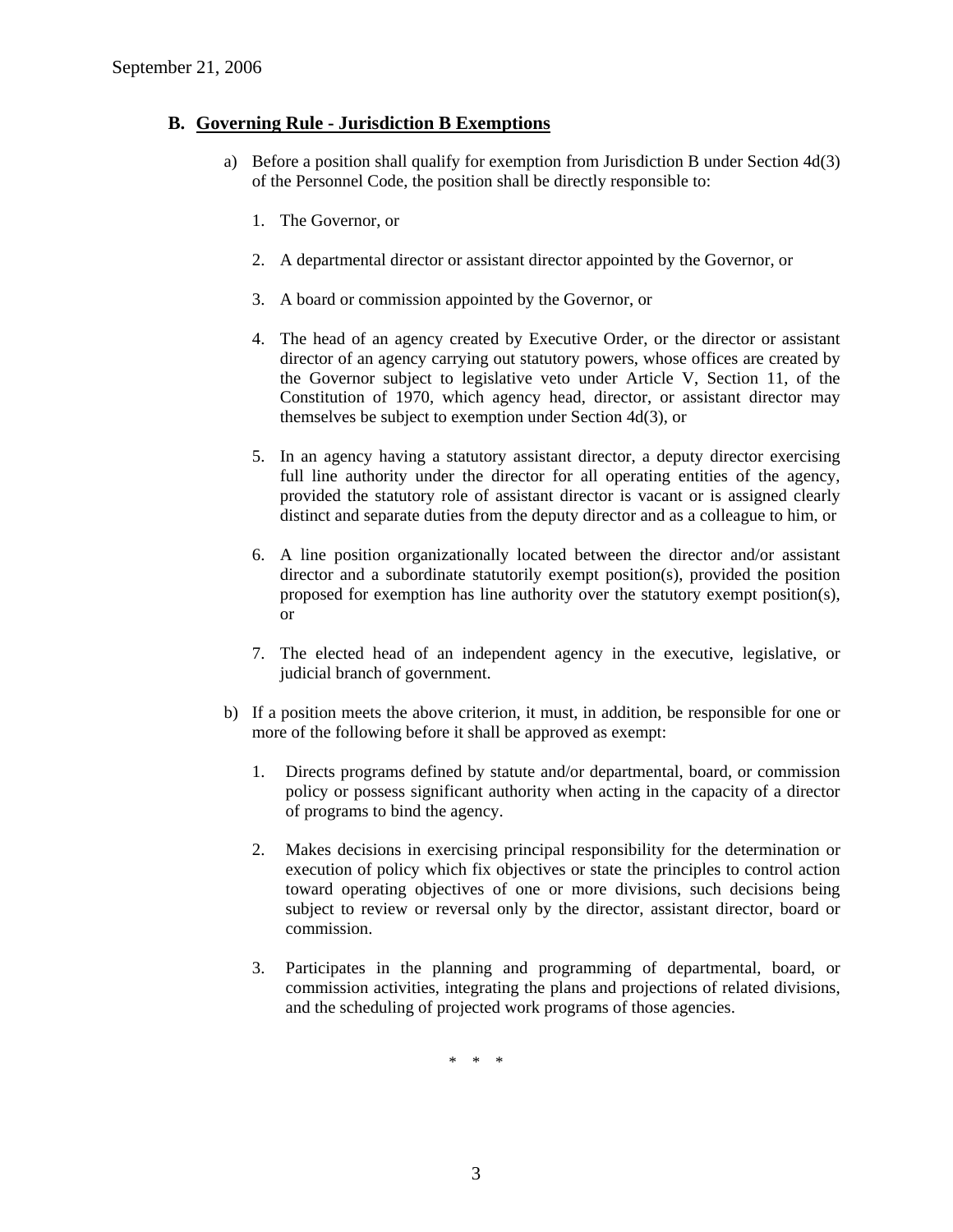# **C. Requests for 4d(3) Exemption**

- With regard to Item C, Executive Director Daniel Stralka reported that the agency requested this matter be continued an additional month to submit a clarified position description form for this and the Media Administrator position for the Department of Revenue which would resolve remaining overlap issues between these positions.
- With regard to Item D, Executive Director Daniel Stralka reported that the agency has withdrawn its request.
- With regard to Item E, Executive Director Daniel Stralka reported that this position was established as a result of the separation of the Juvenile Justice agency from the Department of Corrections. Previously, these adult education responsibilities fell under the Superintendent for School District #428 position which was previously declared  $4d(3)$  exempt in the Department of Corrections. With the creation of the new agency, the Superintendent's position was transferred to Juvenile Justice, and the current position was subsequently established as the principal policy developer and implementer for adult education programs at the Department of Corrections, reporting to its Director. For these reasons, staff recommended approval of this request.
- With regard to Item F, Executive Director Daniel Stralka reported that the agency has withdrawn its request.
- With regard to Item G, Executive Director Daniel Stralka reported that this position was established as the principal policy developer and implementer for the Immigrant Welcoming Center, a program established pursuant to Executive Order 2005-10. This position reports to the Secretary. For these reasons, staff recommended approval of this request.
- With regard to Item H, Executive Director Daniel Stralka reported that this position was responsible for hospital operations under the Department of Human Services Mental Health Division which is a significant programmatic responsibility of the agency encompassing 1800 residents at nine mental health centers. This position reports to the program director who reports to a statutory assistant director. For these reasons, staff recommended approval of this request.
- With regard to Item I, Executive Director Daniel Stralka reported that this position was the only Deputy Director position at the Illinois Arts Council reporting directly to the Executive Director. This position had significant principal programmatic responsibilities among all of the Illinois Arts Council programs and assumed the Executive Director's responsibilities in his absence. For these reasons, staff recommended approval of this request. It was noted that Executive Director Terry A. Scrogum attended the Commission meeting and made himself available to answer any inquiries regarding this request.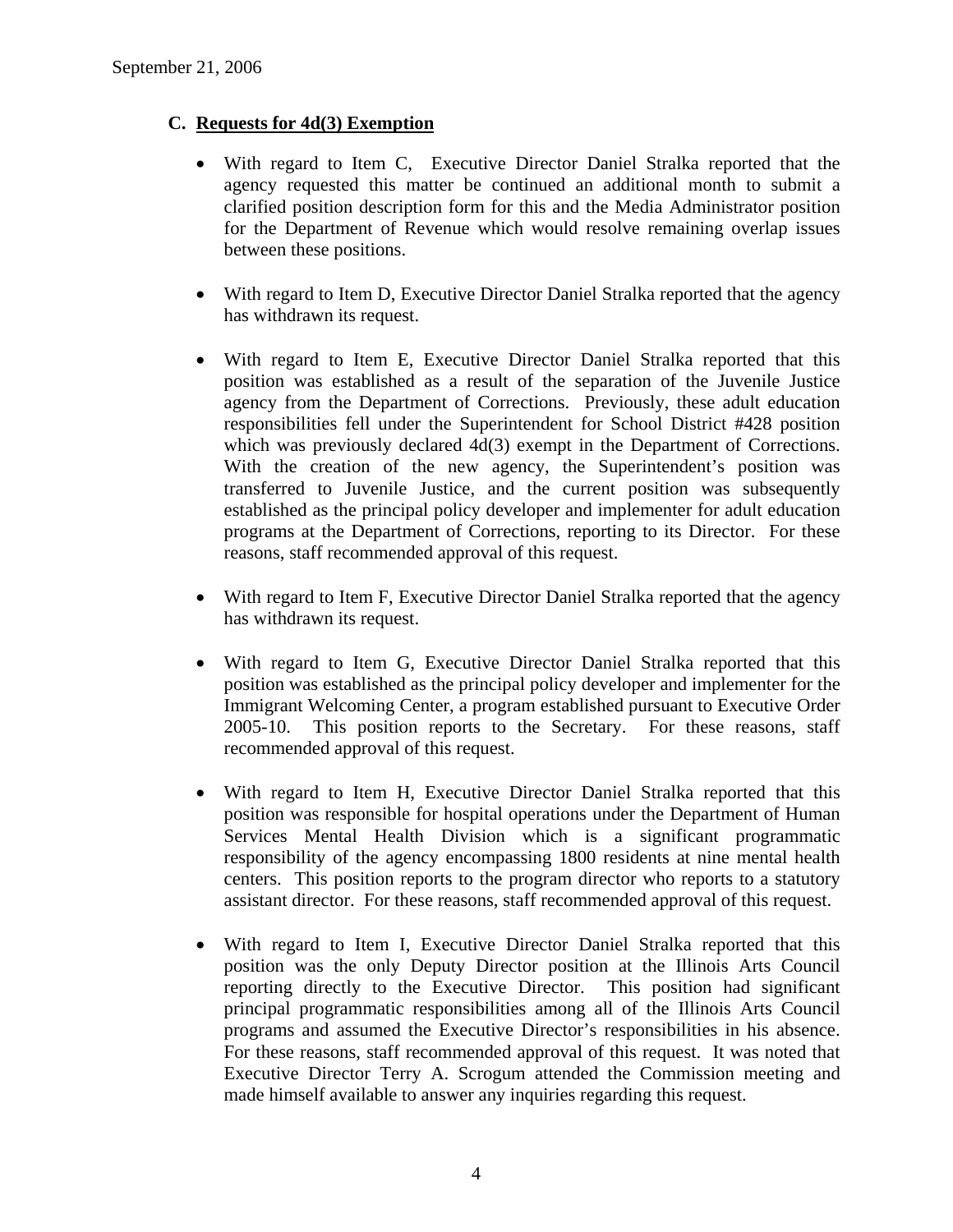- With regard to Item J, Executive Director Daniel Stralka reported that this position serves as the Bureau Chief for the Bureau of Land at the Illinois Environmental Protection Agency. The basic programmatic division of the Illinois Environmental Protection Agency is into three distinct service areas: Land, Air, and Water. This position reports to a Deputy Director who in turn reports to the Director; it is organizationally the same as the Bureau Chiefs for Air and Water which were previously granted 4d(3) exemptions, and has similar principal programmatic responsibilities. For these reasons, staff recommended approval of this request.
- With regard to Item K, Executive Director Daniel Stralka reported that this position is at the same organizational level of other Deputy General Counsels who were previously granted 4d(3) exemptions. Each of these Deputy General Counsels has significant policy responsibilities for a specific principal program area of the Department of Revenue, focused on complex legal issues unique to these principal program areas. With regard to this position, its principal program area is bankruptcy court proceedings with 6355 pending claims and \$18,000,000 collected in FY 2006. For these reasons, staff recommended approval of this request.
- With regard to Item L, Executive Director Daniel Stralka reported that the agency requested this exemption request be continued until next month's meeting.

# **IT WAS MOVED BY COMMISSIONER RICHARDS, SECONDED BY COMMISSIONER EWELL AND THE MOTION ADOPTED 5-0 TO GRANT AND CONTINUE THE REQUESTS FOR 4D(3) EXEMPTION FOR THE FOLLOWING POSITIONS:**

**The following 4d(3) exemption requests were approved on September 21, 2006:** 

Item E: Illinois Department of Corrections

| <b>Position Number:</b>  | 40070-29-10-000-00-01                                     |
|--------------------------|-----------------------------------------------------------|
| <b>Position Title:</b>   | Senior Public Service Administrator                       |
| Bureau/Division:         | <b>Adult Education and Vocational Services</b>            |
| <b>Functional Title:</b> | <b>Chief Administrative Officer</b>                       |
| Incumbent:               | <b>None</b>                                               |
| Supervisor:              | Deputy Director of Support Services (reports to Director) |
| Location:                | <b>Sangamon County</b>                                    |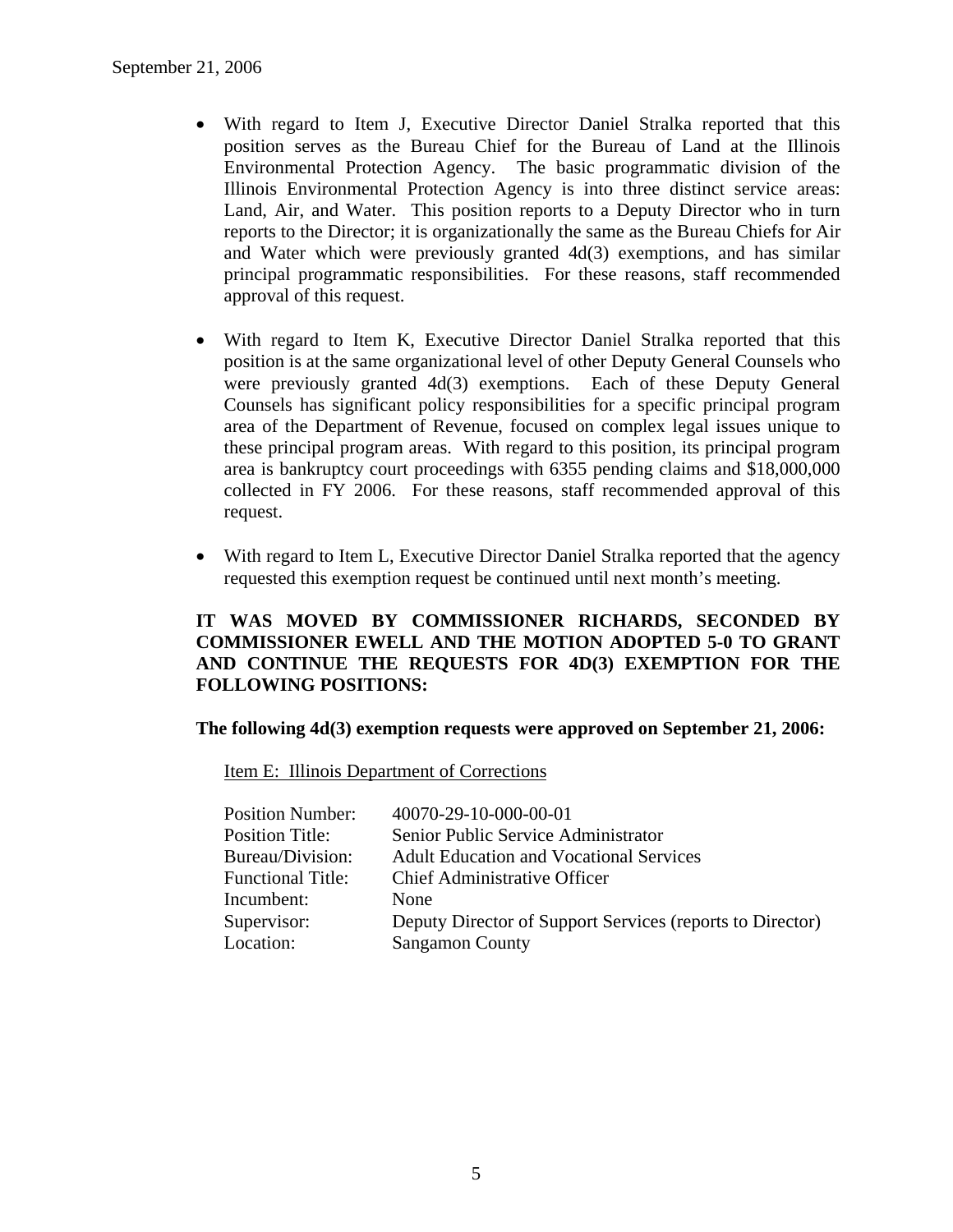# Item G: Illinois Department of Human Services

| <b>Position Number:</b>  | 40070-10-12-100-10-01                      |
|--------------------------|--------------------------------------------|
| <b>Position Title:</b>   | Senior Public Service Administrator        |
| Bureau/Division:         | <b>Assistant Secretary</b>                 |
| <b>Functional Title:</b> | <b>Immigrant Welcoming Center Director</b> |
| Incumbent:               | None                                       |
| Supervisor:              | Assistant Secretary (reports to Secretary) |
| Location:                | <b>Cook County</b>                         |

# Item H: Illinois Department of Human Services

| <b>Position Number:</b>  |                      | 40070-10-76-100-00-01                                     |
|--------------------------|----------------------|-----------------------------------------------------------|
| <b>Position Title:</b>   |                      | Senior Public Service Administrator                       |
| Bureau/Division:         | <b>Mental Health</b> |                                                           |
| <b>Functional Title:</b> |                      | Bureau Chief of the Bureau of System Support              |
| Incumbent:               | <b>Nancy Staples</b> |                                                           |
| Supervisor:              |                      | Director, Office of Mental Health (reports to the         |
|                          |                      | Assistant Secretary who in turn reports to the Secretary) |
| Location:                | <b>Cook County</b>   |                                                           |

# Item I: Illinois Arts Council

| 40070-50-90-200-00-01               |
|-------------------------------------|
| Senior Public Service Administrator |
| Programs                            |
| Deputy Director                     |
| Eliud Hernandez                     |
| <b>Executive Director</b>           |
| <b>Cook County</b>                  |
|                                     |

# Item J: Illinois Environmental Protection Agency

| <b>Position Number:</b>  | 40070-46-15-000-00-01                 |
|--------------------------|---------------------------------------|
| <b>Position Title:</b>   | Senior Public Service Administrator   |
| Bureau/Division:         | Bureau of Land                        |
| <b>Functional Title:</b> | Bureau Chief, Bureau of Land          |
| Incumbent:               | William Child                         |
| Supervisor:              | Deputy Director (reports to Director) |
| Location:                | <b>Sangamon County</b>                |
|                          |                                       |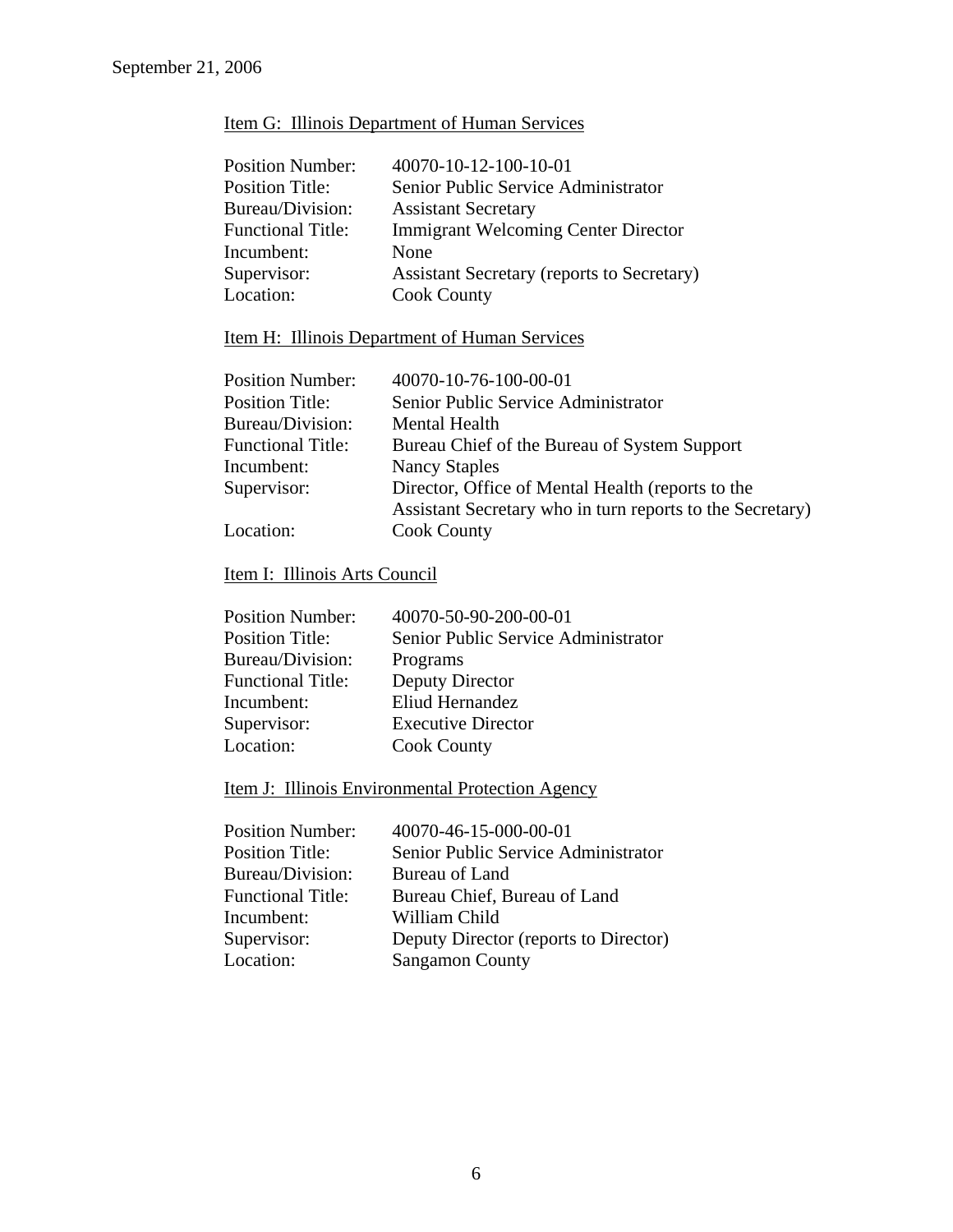#### Item K: Illinois Department of Revenue

| 40070-25-07-220-00-01                              |
|----------------------------------------------------|
| Senior Public Service Administrator                |
| Legal Services                                     |
| Deputy General Counsel, Assistant Attorney General |
| <b>Support Office</b>                              |
| James D. Newbold                                   |
| General Counsel (reports to Director)              |
| <b>Cook County</b>                                 |
|                                                    |

#### **The following 4d(3) exemption requests were continued to October 19, 2006:**

Item C: Illinois Department of Revenue

| 37015-25-90-210-10-01                        |
|----------------------------------------------|
| <b>Public Service Administrator</b>          |
| Lottery-Superintendent's Office              |
| <b>Communications Manager</b>                |
| None                                         |
| Lottery Superintendent (reports to Director) |
| <b>Cook County</b>                           |
|                                              |

Item L: Illinois State Fire Marshal

| 40070-50-50-200-00-01                                      |
|------------------------------------------------------------|
| Senior Public Service Administrator                        |
| <b>Boiler and Pressure Vessel Safety</b>                   |
| Director, Statewide Boiler and Pressure Vessel Safety Div. |
| Illinois State Fire Marshal                                |
| <b>Sangamon County</b>                                     |
|                                                            |

## V. AMENDMENTS TO CLASS SPECIFICATIONS

• None submitted.

# **IT WAS MOVED BY COMMISSIONER RICHARDS, SECONDED BY CHAIRMAN KOLKER AND THE MOTION ADOPTED 5-0 TO DISAPPROVE ANY CLASS SPECIFICATIONS RECEIVED BY THE COMMISSION NOT CONTAINED IN THIS REPORT TO ALLOW ADEQUATE STUDY.**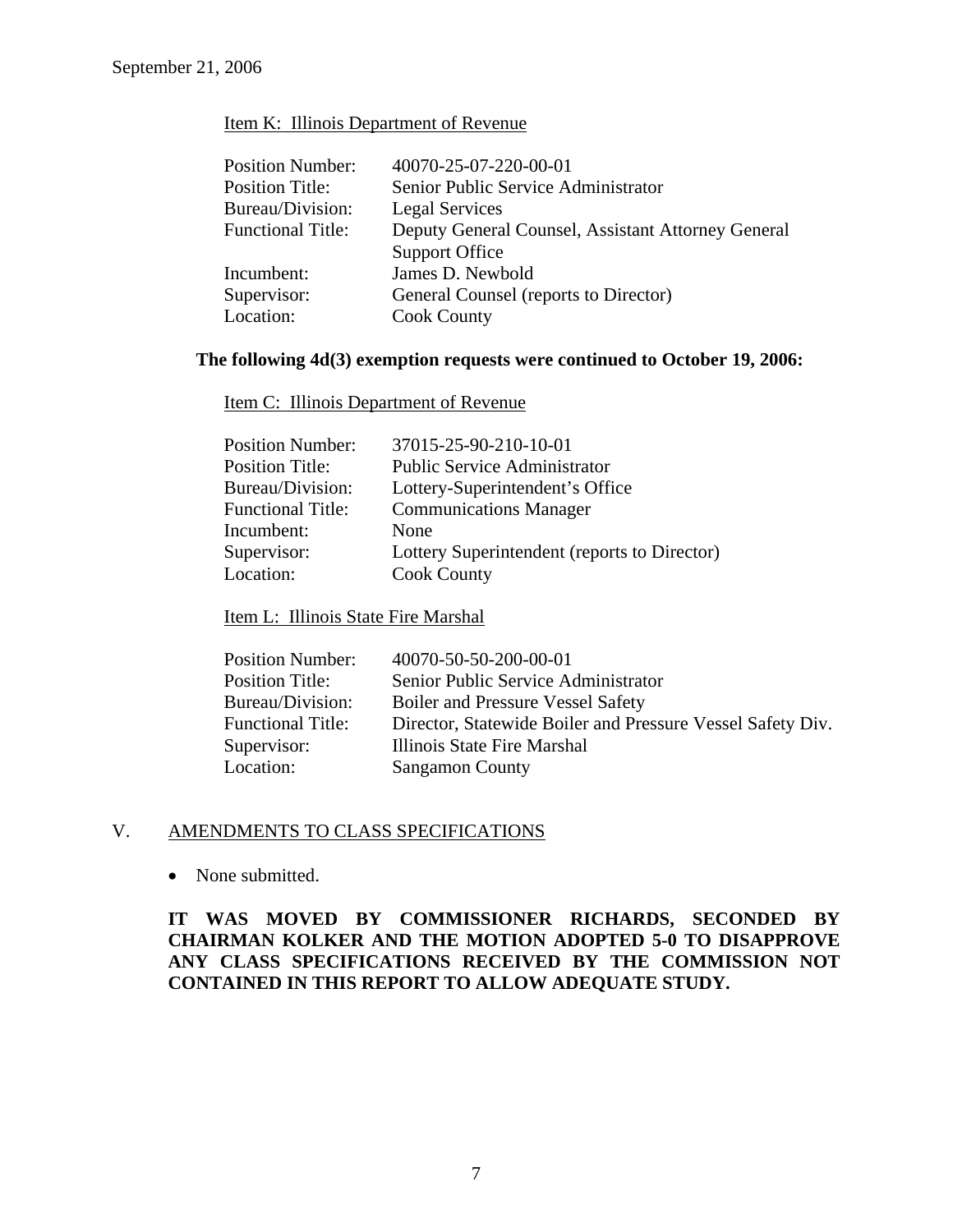# VI. MOTION TO GO INTO EXECUTIVE SESSION

**IT WAS MOVED BY COMMISSIONER EWELL, SECONDED BY COMMISSIONER PETERSON AND BY ROLL CALL VOTE THE MOTION ADOPTED 5-0 TO HOLD AN EXECUTIVE SESSION PURSUANT TO SUBSECTIONS 2(c)(1), 2(c)(4) AND 2(c)(11) OF THE OPEN MEETINGS ACT.** 

| <b>KOLKER</b>   | YES | <b>RICHARDS</b> | YES |
|-----------------|-----|-----------------|-----|
| <b>PETERSON</b> | YES | <b>EWELL</b>    | YES |
| <b>BUKRABA</b>  | YES |                 |     |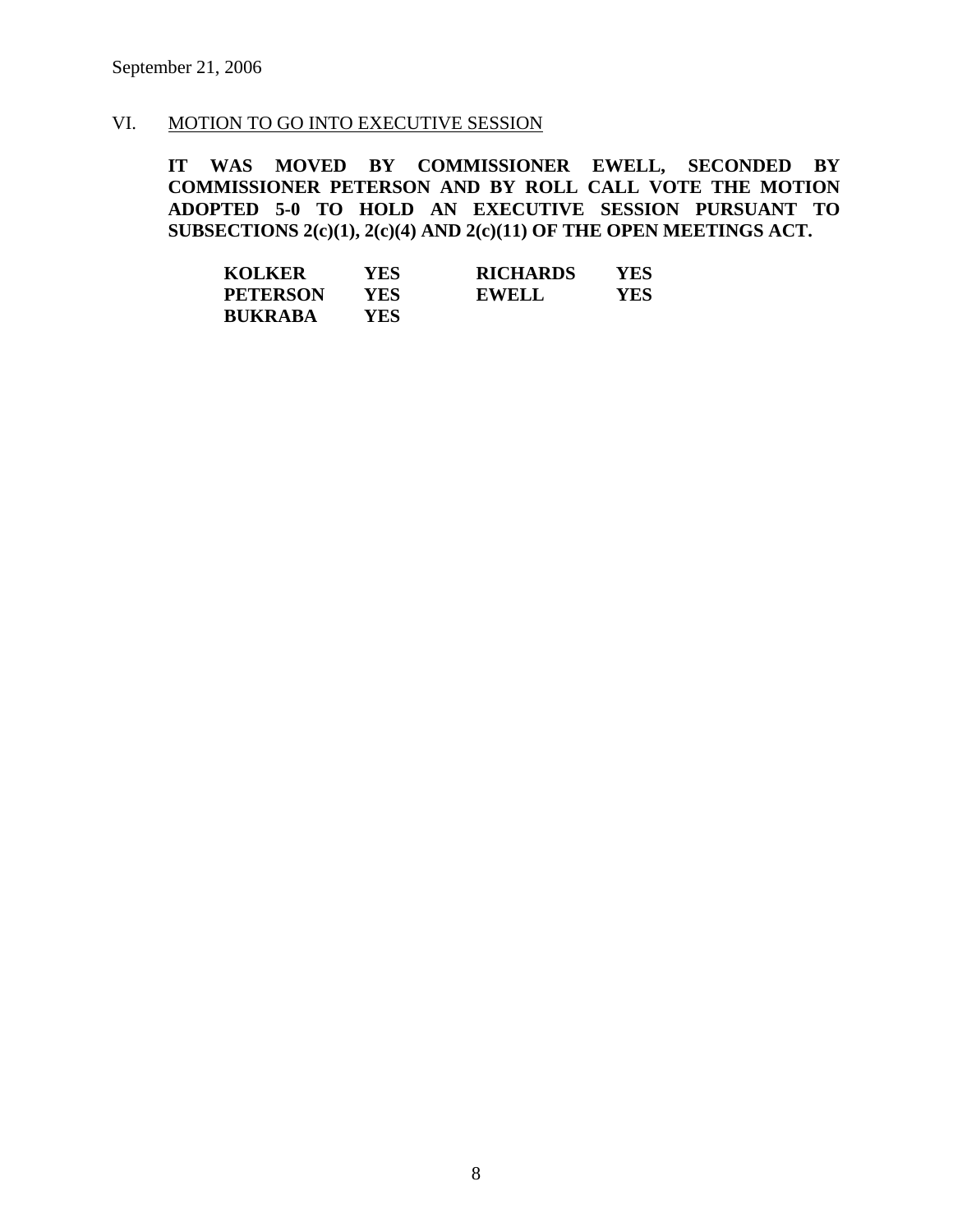#### VII. RECONVENE MEETING

Upon due and proper notice the regular meeting of the Illinois Civil Service Commission was reconvened at 160 North LaSalle Street, Suite S-901, Chicago, Illinois at 9:30 a.m.

#### PRESENT

Chris Kolker, Chairman; George Richards, Raymond W. Ewell, Barbara J. Peterson, and Betty A. Bukraba, Commissioners; Daniel Stralka, Executive Director; and Andrew Barris (via conference call) of the Commission staff.

#### VIII. NON-MERIT APPOINTMENT REPORT

The Personnel Code permits non-merit appointments for a limited period of time, i.e., emergency appointments shall not exceed 60 days and shall not be renewed, and positions shall not be filled on a temporary or provisional basis for more than six months out of any twelve-month period. Consecutive non-merit appointments are not violative of the Code, however, they do present a possible evasion of merit principles and should be monitored. Set forth below is the number of consecutive non-merit appointments made by each department. These statistics are from the Department of Central Management Services' Consecutive Non-Merit Report.

| Agency                                | 7/31/06        | 8/31/06        | 8/31/05 |
|---------------------------------------|----------------|----------------|---------|
| Agriculture                           | 11             | 6              | 3       |
| Arts Council                          |                |                |         |
| <b>Central Management Services</b>    | $\overline{2}$ | 4              |         |
| <b>Children and Family Services</b>   | 8              | 5              |         |
| Commerce and Economic Opportunity     | $\overline{2}$ |                |         |
| Financial and Professional Regulation | 5              | $\overline{2}$ |         |
| <b>Healthcare and Family Services</b> | 9              | 6              | 10      |
| <b>Historic Preservation</b>          | 15             | 18             | 31      |
| Human Rights Department               |                | 0              |         |
| <b>Human Services</b>                 | 3              | $\overline{2}$ |         |
| <b>Natural Resources</b>              | 34             | 34             | 26      |
| Property Tax Appeal Board             |                | 0              |         |
| <b>State Fire Marshal</b>             | 0              | 0              | 2       |
| <b>State Police</b>                   | 0              |                |         |
| <b>State Retirement Systems</b>       | $\theta$       | 0              |         |
| Transportation                        | 53             | 78             |         |
| <b>Totals</b>                         | 145            | 158            | 98      |

Executive Director Daniel Stralka spoke with Scott Doubet, Bureau Chief at the Illinois Department of Transportation who explained that the increase in non-merit appointments was due to a temporary shortage of Emergency Traffic Patrol employees. There are presently 22 new employees in training and this increase will be alleviated by November, 2006 when their training is completed. Staff will continue to monitor the situation.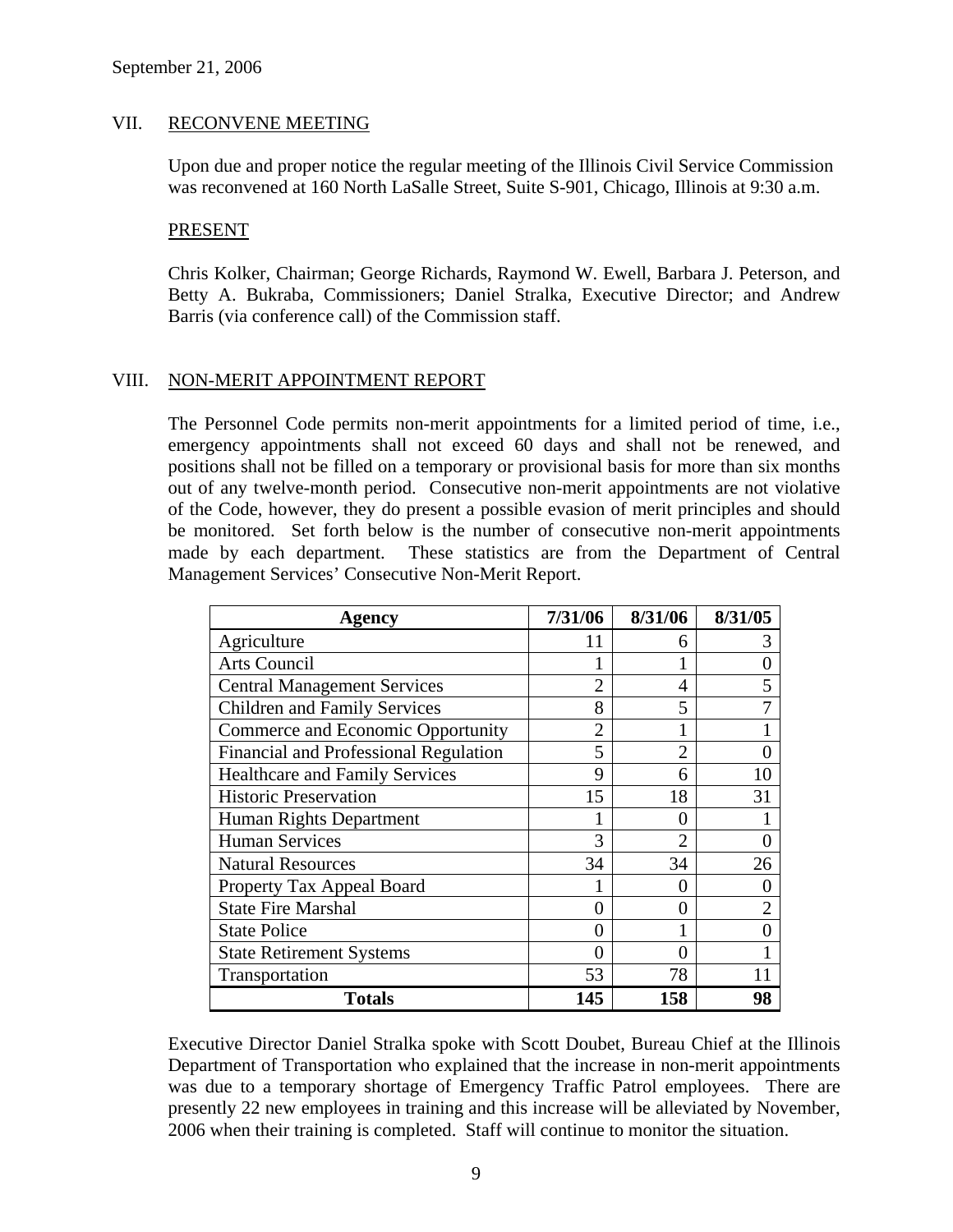### IX. PUBLICLY ANNOUNCED DECISIONS RESULTING FROM APPEAL

# • **RULE VIOLATION APPEAL**

#### **RV-80-05**

| Petitioner | Marcos De Leon                                  | <b>Appeal Date</b>   | 1/15/05        |
|------------|-------------------------------------------------|----------------------|----------------|
| Agency     | <b>DHS</b>                                      | <b>Decision Date</b> | 8/29/06        |
| Type       | <b>Rule Violation</b>                           | <b>ALJ</b>           | Daniel Stralka |
| Change(s)  | Age discrimination for<br>purposes of promotion | Proposed Finding     | No violation.  |

**IT WAS MOVED BY COMMISSIONER PETERSON, SECONDED BY COMMISSIONER EWELL AND BY ROLL CALL VOTE OF 5-0 THE MOTION ADOPTED TO AFFIRM AND ADOPT THE ADMINISTRATIVE LAW JUDGE'S PROPOSED FINDING THAT THE PETITIONER ESTABLISHED A PRIMA FACIE CASE OF AGE DISCRIMINATION; HOWEVER, THE RESPONDENT ESTABLISHED A LEGITIMATE, NON-DISCRIMINATORY REASON FOR THE PROMOTION DECISION AND THE PETITIONER WAS UNABLE TO CITE ANY EVIDENCE OF A DISCRIMINATORY REASON OR THAT THE DECISION IS UNWORTHY OF CREDENCE. THEREFORE IT IS THE FINDING THAT NO VIOLATION OF THE PERSONNEL CODE OR PERSONNEL RULES OCCURRED.** 

| <b>KOLKER</b>   | YES | <b>RICHARDS</b> | YES |
|-----------------|-----|-----------------|-----|
| <b>PETERSON</b> | YES | <b>EWELL</b>    | YES |
| <b>BUKRABA</b>  | YES |                 |     |

X. STAFF REPORT

Executive Director Daniel Stralka reported that:

- Regarding the Commission's lease, Central Management Services has had discussions with Illinois National Bank about remaining at our current Springfield location. Illinois National Bank is exploring the feasibility of installing an elevator and has agreed to a five-year lease term.
- New computers will be installed in the Springfield office on September 28 and in the Chicago office on October 2.
- Assistant Executive Director Andrew Barris attended and assisted at the ICED (Interagency Committee on Employees with Disabilities) Annual Conference on September 12, 2006.
- The fiscal year 2007 Affirmative Action Report was submitted on September 6, 2006.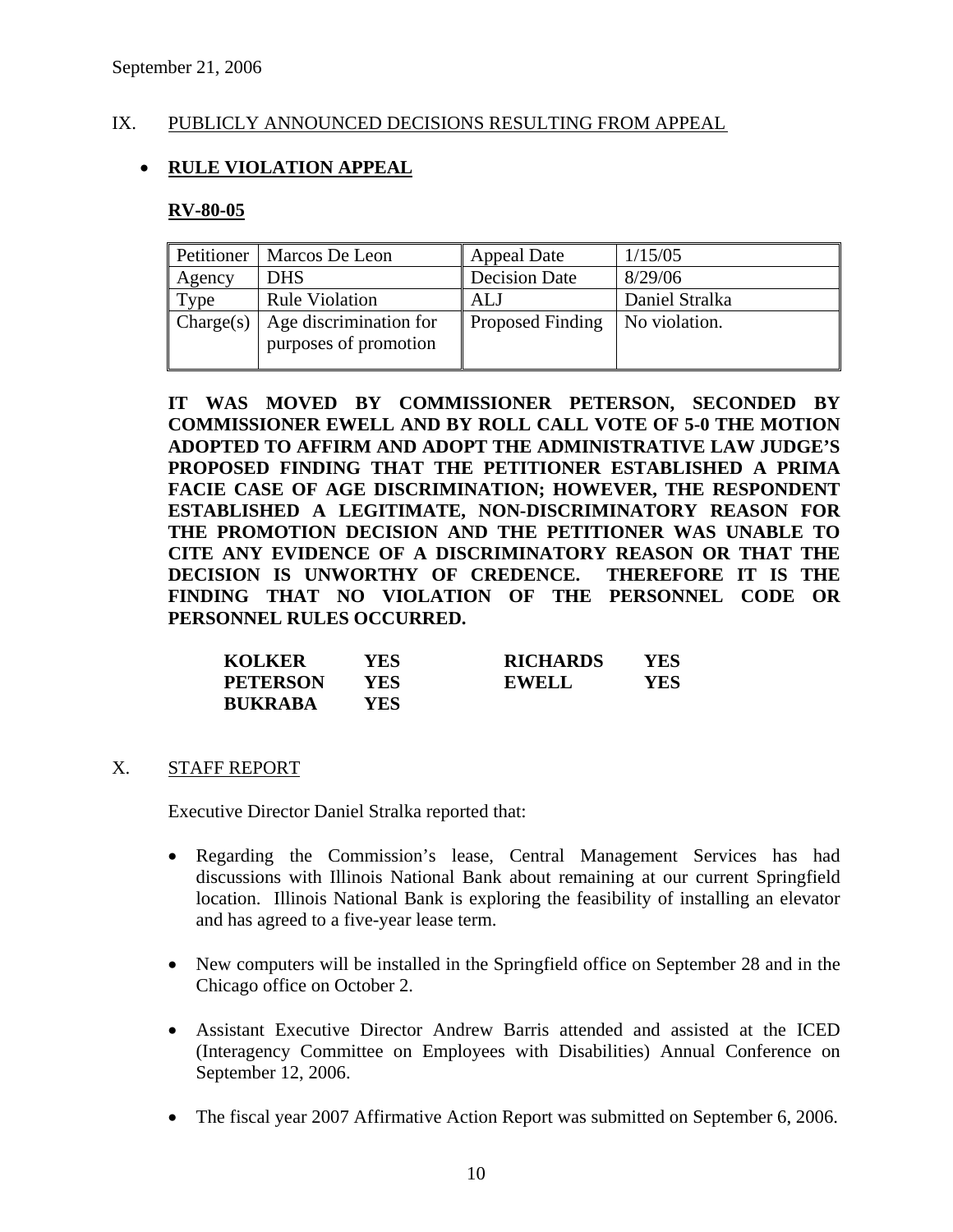- Contribution forms will be supplied for Commissioners to make charitable SECA (State and University Employees Combined Appeal) donations if they so choose. The deadline for donations is Thursday, November 9, 2006.
- Assistant Executive Director Andrew Barris made a brief presentation on amendments to the Open Meetings Act. He stated that the Open Meetings Act provides for open public meetings via video conference so long as there is a quorum of members and the members participating via video conference are located in a public building during their participation in the meeting.

## XI. REVIEW OF EXECUTIVE SESSION MINUTES PURSUANT TO OPEN MEETINGS ACT

**IT WAS MOVED BY CHAIRMAN KOLKER, SECONDED BY COMMISSIONER RICHARDS AND THE MOTION ADOPTED 5-0 THAT AFTER REVIEW OF EXECUTIVE SESSION MINUTES PURSUANT TO THE OPEN MEETINGS ACT, THE NEED FOR CONFIDENTIALITY STILL EXISTS AS TO ALL THOSE MINUTES.** 

# XII. MEETING SCHEDULE FOR 2007

**IT WAS MOVED BY CHAIRMAN KOLKER, SECONDED BY COMMISSIONER RICHARDS AND THE MOTION ADOPTED 5-0 TO APPROVE THE FOLLOWING MEETING SCHEDULE FOR 2007 AS PRESENTED.** 

| January 18, 2007  | Chicago     | July 19, 2007      | Chicago     |
|-------------------|-------------|--------------------|-------------|
| February 15, 2007 | Chicago     | August 16, 2007    | Chicago     |
| March 15, 2007    | Chicago     | September 20, 2007 | Chicago     |
| April 19, 2007    | Chicago     | October 18, 2007   | Chicago     |
| May 17, 2007      | Springfield | November 15, 2007  | Springfield |
| June 21, 2007     | Chicago     | December 20, 2007  | Chicago     |

# XIII. ADMINISTRATIVE LAW JUDGE SEARCH

Chairman Chris Kolker reported to the Commission on the results of the search for a new Administrative Law Judge to hear the discharge appeals of Dawn DeFraties and Michael Casey. After discussion the following motion was made and adopted:

**IT WAS MOVED BY COMMISSIONER RICHARDS, SECONDED BY COMMISSIONER PETERSON AND THE MOTION ADOPTED 5-0 TO AUTHORIZE CHAIRMAN KOLKER TO ENTER INTO A CONTRACT AND SECURE THE SERVICES OF ATTORNEY ANTHONY DOS SANTOS TO SERVE AS ADMINISTRATIVE LAW JUDGE IN THE DISCHARGE APPEALS**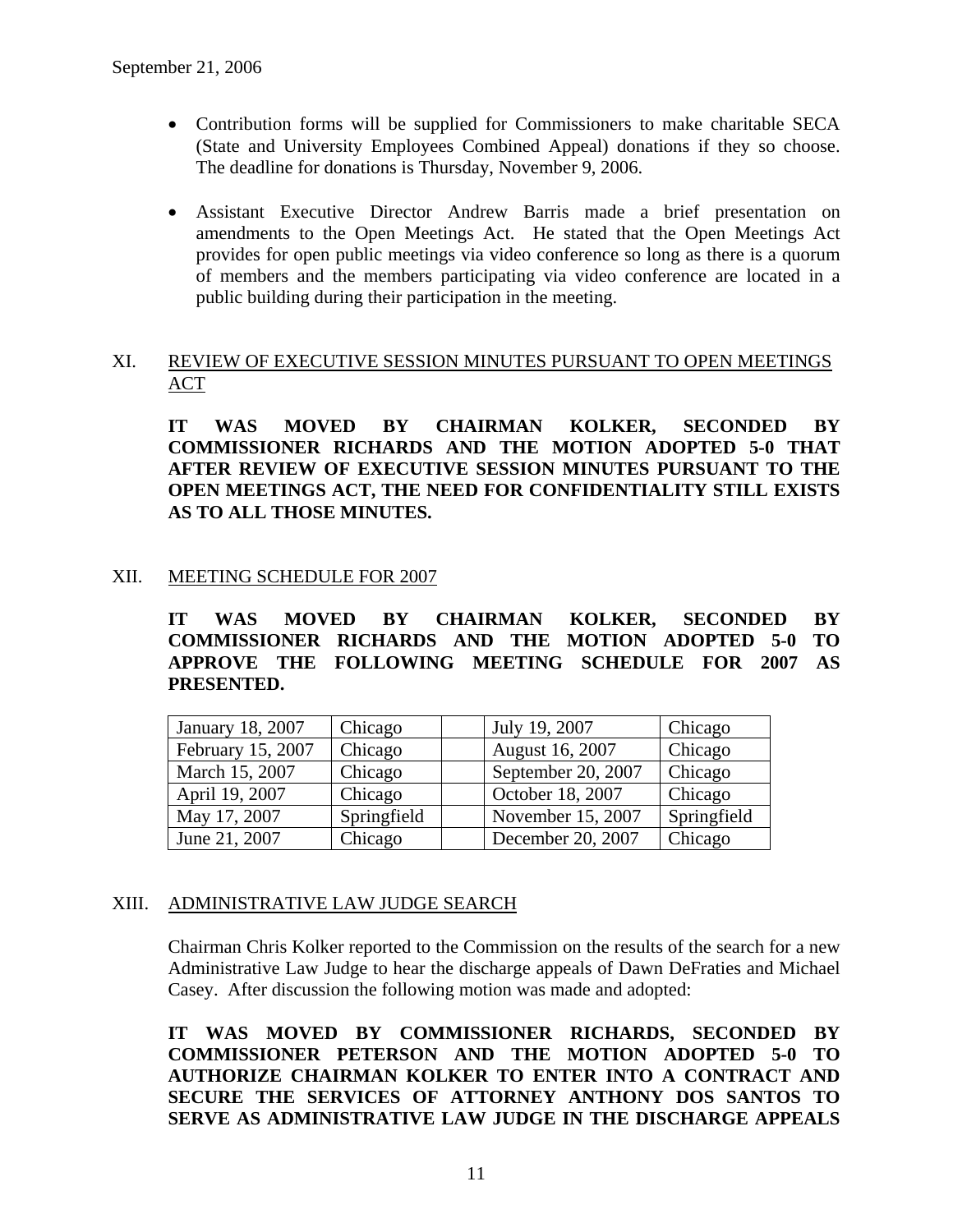# **OF DAWN DEFRATIES AND MICHAEL CASEY. CHAIRMAN KOLKER IS FURTHER AUTHORIZED TO ENTER INTO THIS CONTRACT WITH ATTORNEY LISA COHEN IF SUCH AN AGREEMENT WITH ATTORNEY ANTHONY DOS SANTOS IS UNABLE TO BE SECURED FOR ANY REASON.**

#### XIV. CONSIDERATION OF AMENDMENTS TO CIVIL SERVICE COMMISSION RULE 11 (ILLINOIS ADMINISTRATIVE CODE, TITLE 80, SECTION 1.142)

A copy of the proposed amendment to Civil Service Commission Rule 11 (80 Ill. Adm. Code 1.142) having previously been provided to the Commissioners, Executive Director Daniel Stralka made a brief presentation as to the history of the rule, the need for an amendment, and then provided an explanation as to the language of the proposed amendment. After discussion, the following motion was made and adopted:

## **IT WAS MOVED BY CHAIRMAN KOLKER, SECONDED BY COMMISSIONER BUKRABA AND THE MOTION ADOPTED 5-0 TO APPROVE THE PROPOSED AMENDMENT TO ITS RULES WHICH IS SET FORTH BELOW:**

Section 1.142 Jurisdiction B Exemptions

#### **(Subsection (a) replaces current subsections (a) and (b))**

- a) Before a position shall qualify for exemption from Jurisdiction B under Section 4d(3) of the Personnel Code, the position shall be directly responsible to:
	- 1) The Governor, or
	- 2) A departmental director or assistant director appointed by the Governor, or
	- 3) A board or commission appointed by the Governor, or
	- 4) The head of an agency created by Executive Order, or the director or assistant director of an agency carrying out statutory powers, whose offices are created by the Governor subject to legislative veto under Article V, Section 11, of the Constitution of 1970, which agency head, director, or assistant director may themselves be subject to exemption under Section 4d(3), or
	- 5) In an agency having a statutory assistant director, a deputy director exercising full line authority under the director for all operating entities of the agency, provided the statutory role of assistant director is vacant or is assigned clearly distinct and separate duties from the deputy director and as a colleague to him, or
	- 6) A line position organizationally located between the director and/or assistant director and a subordinate statutorily exempt position(s), or
	- 7) The elected head of an independent agency in the executive, legislative, or judicial branch of government.
- b) If a position meets the above criterion, it must, in addition, be responsible for one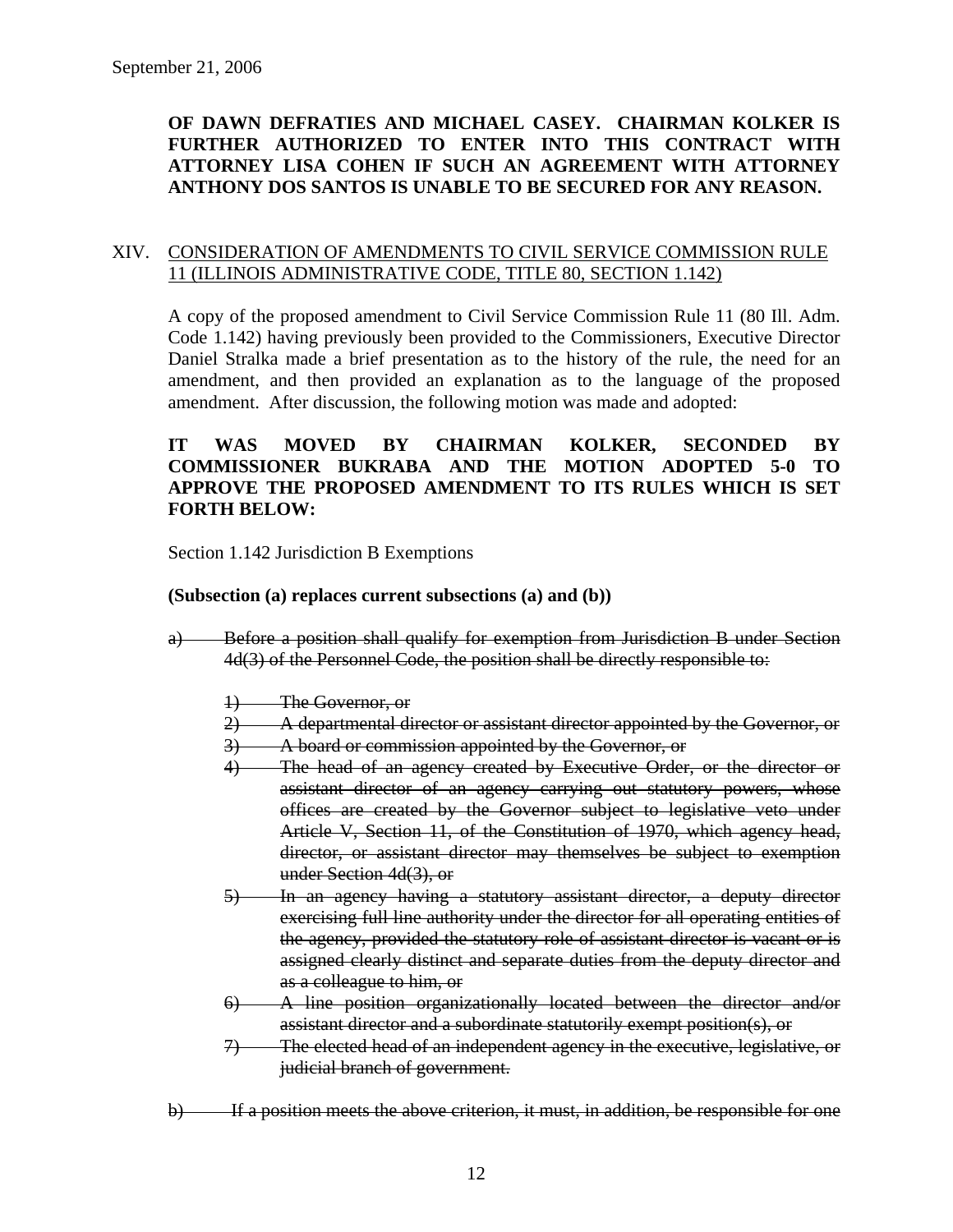or more of the following before it shall be approved as exempt:

- 1) Directs programs defined by statute and/or departmental, board, or commission policy or possess significant authority when acting in the capacity of a director of programs to bind the agency.
- 2) Makes decisions in exercising principal responsibility for the determination or execution of policy which fix objectives or state the principles to control action toward operating objectives of one or more divisions, such decisions being subject to review or reversal only by the director, assistant director, board or commission.
- 3) Participates in the planning and programming of departmental, board or commission activities, integrating the plans and projections of related divisions, and the scheduling of projected work programs of those agencies.
- *a) The Civil Service Commission shall exercise its judgment when determining whether a position qualifies for exemption from Jurisdiction B under Section 4d3 of the Personnel Code. The Commission will consider any or all of the following factors inherent in the position and any others deemed relevant to the request for exemption when making this determination:* 
	- *a. The amount and scope of principal policy making authority;*
	- *b. The amount and scope of principal policy administering authority;*
	- *c. The amount of independent authority to represent the agency, board or commission to individuals, legislators, organizations or other agencies relative to programmatic responsibilities;*
	- *d. The capability to bind the agency, board or commission to a course of action;*
	- *e. The nature of the program the position has principal policy responsibility for;*
	- *f. The placement of the position on the organizational chart of the agency, board or commission;*
	- *g. The mission, size and geographical scope of the organizational entity or program within the agency, board or commission the position is allocated or detailed to.*
- b) The Commission may upon its own action after 30 days notice to the Director of Central Management Services or upon the recommendation of the Director of Central Management Services rescind the exemption of any position which no longer meets the requirements for exemption as set forth in subsection (a) of this Section. However, withdrawal *rescission* of exemption shall be approved after the Commission has determined that an adequate level of managerial control exists in exempt status which will insure responsive and accountable administrative control of the programs of the agency, *board or commission.*
- c) For all positions currently exempt by action of the Commission, the Director of Central Management Services shall inform the Commission promptly in writing of all changes in duties, responsibilities, organization, location, allocation, or identity *essential functions, reporting structure, working title, work location, position title, position number or specialized knowledge, skills, abilities, licensure or certification*.